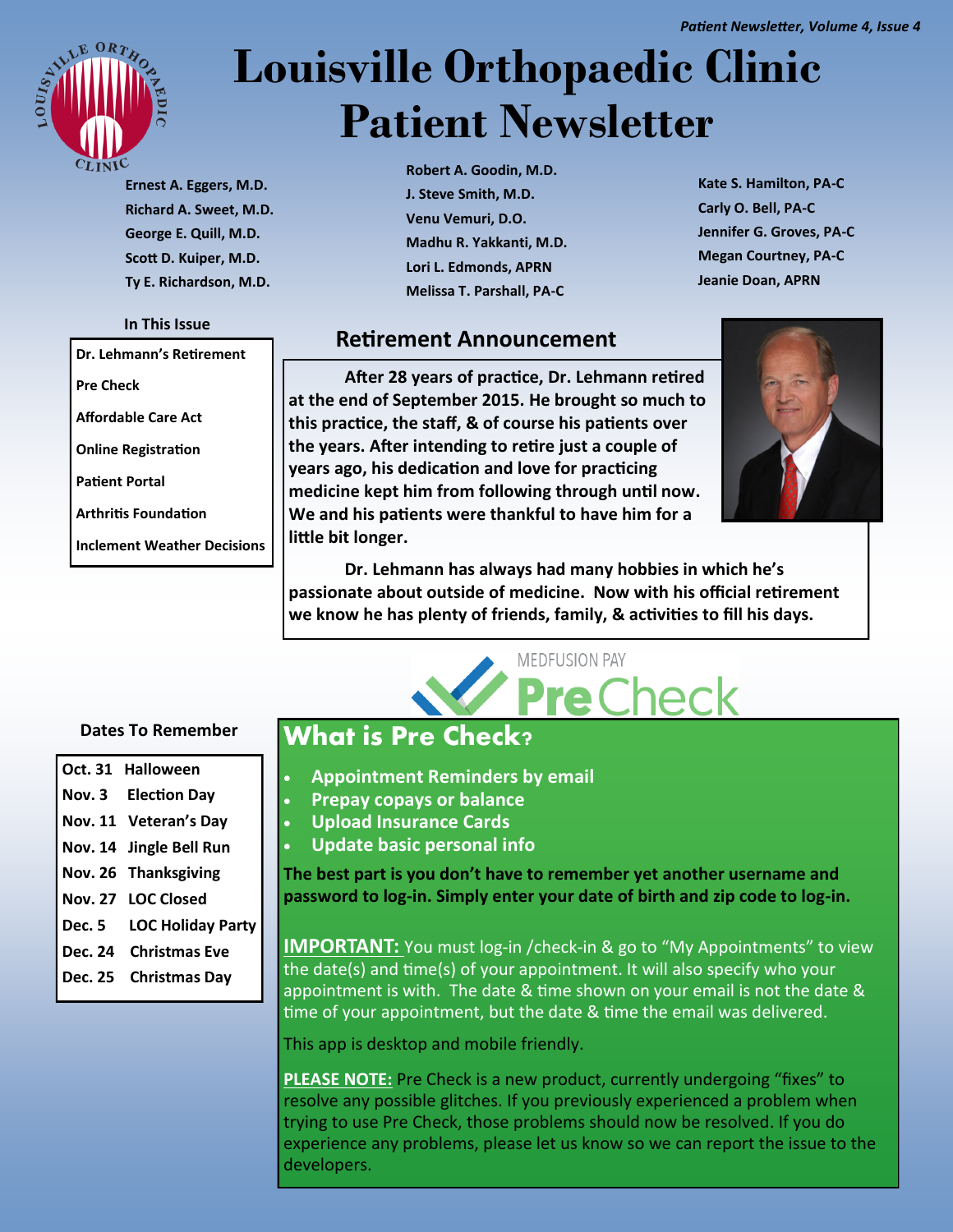

**To assure our compliance with the Affordable Care Act and the quality care you have become accustomed to, we are currently implementing new computer software.** 

**We greatly appreciate your patience and ask that you bear with us during this time of transition.** 

**Please accept our apologies in advance for any delay this may cause to the appointment process. We are doing everything possible to make this a smooth transition and limit the effect it may have on your overall experience during your visit.** 

## **Information Updates & Online Registration**

Currently, we do not offer an option for you to register or update information online. If you need to update any of your information with our office, please do so at your next visit. We are working to once again offer the convenience of online updates in the future.



**Access 24 hours a day at your own convenience & bypass the need to call into our office.**

**Appointments: Request Appointments**

**Prescriptions: Place Prescription Refill Requests**

**Messaging/Questions: Ask a Question &/or send non-urgent messages to your provider or other office staff through the "Ask a Staff" selection. This is essentially the same as if you were to call into our office to speak to your provider or other staff member. Please allow 24-48 hours for your message to be addressed.** 

**Medical Records: Request Medical Records through the "Ask a Question" selection. You have the choice to pick them up in our office, have them mailed, or they can be uploaded to your patient portal account. If you have them uploaded to your portal, you will find them under the "Messages" section of your portal account.**

## **How to Access the Patient Portal**

- **1. Go to our website at www.louortho.com**
- **2. Click on "Patient Portal" on the homepage**
- **3. If you already have an account, sign in with your username password**

med**fusiOn** 

**4. New to the portal? Click "Create New Account"**